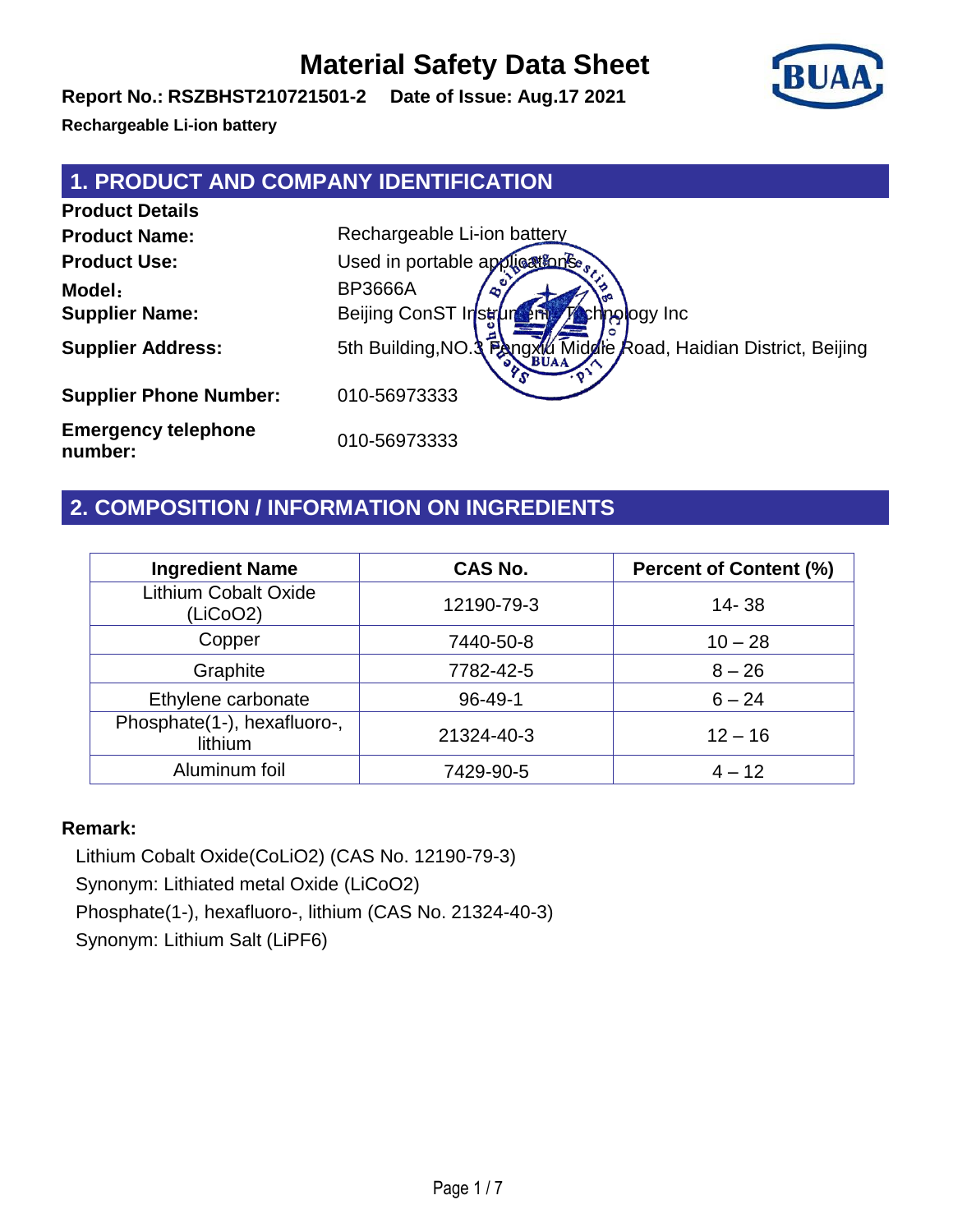**Report No.: RSZBHST210721501-2 Date of Issue: Aug.17 2021**



**Rechargeable Li-ion battery**

### **3. HAZARDS IDENTIFICATION**



**Hazard description:** Harmful! Do not short circuit, recharge, puncture, incinerate, crush, immerse, force discharge or expose to temperatures above the declared operating temperature range of the product. Risk of fire or explosion.

Under normal conditions of use, the electrode materials and liquid electrolyte they contain are not exposed to the outside, provided the battery integrity is maintained and seals remain intact. Risk of exposure only in case of abuse (mechanical, thermal, electrical) which leads to the activation of safety valves and/or the rupture of the battery containers. Electrolyte leakage, electrode materials reaction with moisture/water or battery vent/explosion/fire may follow, depending upon the circumstances.

| <b>4. FIRST-AID MEASURES</b> |                                                                                                                                                                                         |
|------------------------------|-----------------------------------------------------------------------------------------------------------------------------------------------------------------------------------------|
| Eyes:                        | Irrigate thoroughly with water for at least 15 minutes. Obtain medical<br>attention.                                                                                                    |
| Skin:                        | Wash off skin thoroughly with water. Remove contaminated clothing<br>and wash before reuse. In severe cases obtain medical attention.                                                   |
| Inhalation:                  | Remove from exposure, rest and keep warm. In severe cases obtain<br>medical attention.                                                                                                  |
| Ingestion:                   | Wash out mouth thoroughly with water and give plenty of water to drink.<br>Obtain medical attention.                                                                                    |
| <b>Further treatment:</b>    | All cases of eye contamination, persistent skin irritation and casualties<br>who have swallowed this substance or been affected by breathing its<br>vapours should be seen by a Doctor. |

| <b>5. FIRE-FIGHTING MEASURES</b> |                                                                          |  |
|----------------------------------|--------------------------------------------------------------------------|--|
| <b>Hazardous Combustion</b>      | When burned, hazardous products of combustion including fume of          |  |
| <b>Products:</b>                 | carbon monoxide and carbon dioxide can occur.                            |  |
| <b>Extinguishing Media:</b>      | Water, carbon dioxide, dry chemical or foam.                             |  |
| <b>Basic Fire Fighting</b>       | Wear NIOSH/MSHA approved positive pressure self-contained                |  |
| <b>Procedures:</b>               | breathing apparatus and protective clothing to prevent contact with skin |  |
|                                  | and eyes.                                                                |  |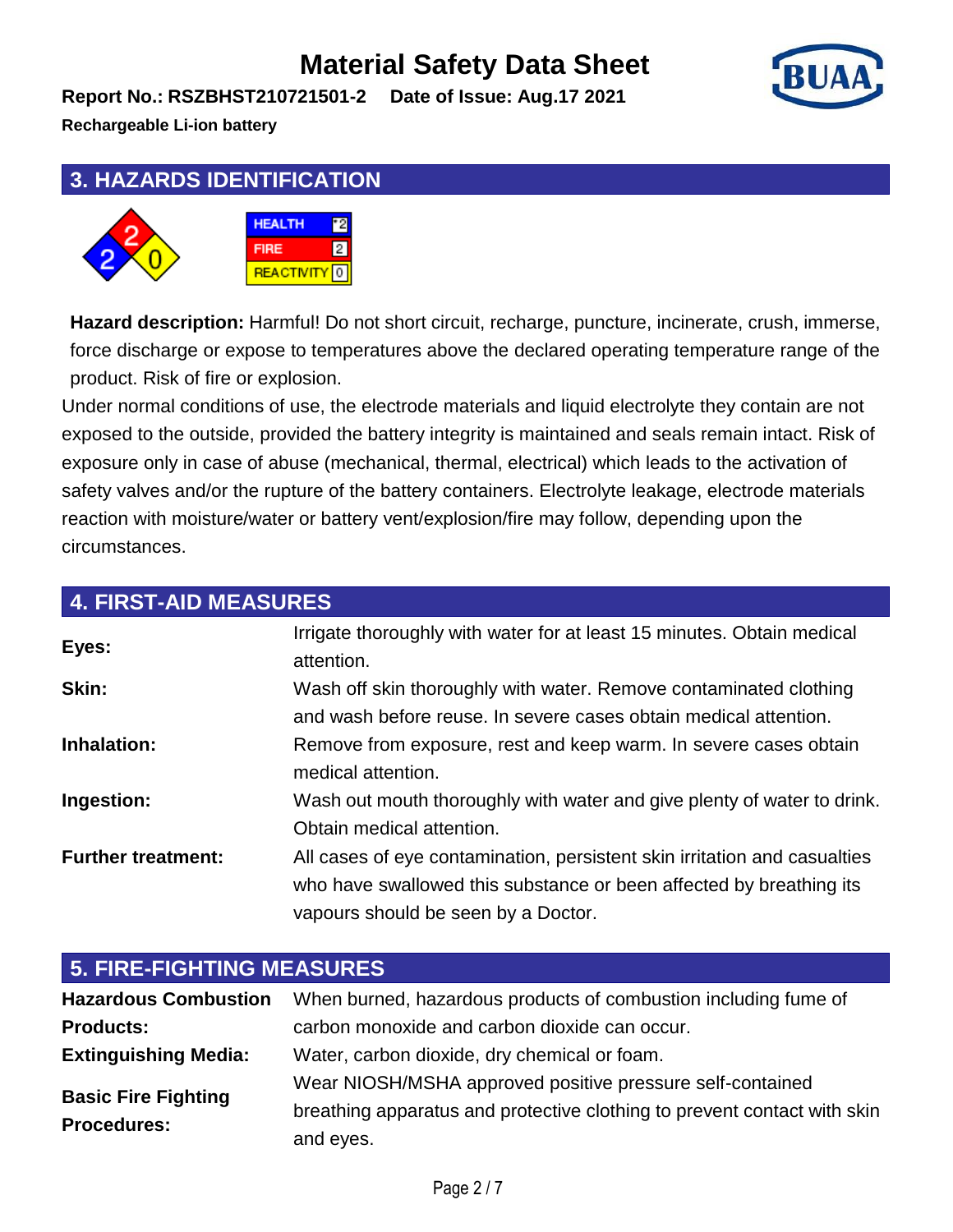**Report No.: RSZBHST210721501-2 Date of Issue: Aug.17 2021**

**Rechargeable Li-ion battery**

### **6. ACCIDENTAL RELEASE MEASURES**

| <b>Accidental:</b>      | If the battery breakage and electrolyte leakage, evacuate personnel<br>until the smoke cleared.                                                                                                                                                                                   |
|-------------------------|-----------------------------------------------------------------------------------------------------------------------------------------------------------------------------------------------------------------------------------------------------------------------------------|
|                         | Wipe with a cloth and placed in steel drums into the bag inside.                                                                                                                                                                                                                  |
|                         | If the battery is hot, away from the scene firstly, cool the battery, so that                                                                                                                                                                                                     |
|                         | the steam dissipated. Adequate ventilation.                                                                                                                                                                                                                                       |
|                         | Avoid skin or eye contact steam.                                                                                                                                                                                                                                                  |
| <b>Waste treatment:</b> | The battery Should discharge completely, the waste batteries will be<br>turned over in the relevant sector, and all waste must refer to the United<br>Nations, national, local regulations for disposal. Reference to national<br>or federal Environmental Protection Agency EPA. |

### **7. HANDLING AND STORAGE**

Prohibit mechanical or electrical damage battery.

Stored in a dry, cool and ventilated environment, to avoid temperature changes or high temperature.

Keep away from heat, avoid prolonged sun exposure.

Against short circuit, overcharge, forced discharge, or in a fire.

Battery disassembly, crush, fire or high temperatures can cause fire or explosion, prohibit short-circuit or error operation.

### **8. EXPOSURE CONTROLS / PERSONAL PROTECTION**

**Respiratory protection:** If the battery leaks, the need for full ventilation. **Hand Protection:** Under normal use, do not. **Personal Protection:** Under normal use, do not. **Other protection:** Under normal use, do not. **If the battery leaks, must wear the following protection products.**

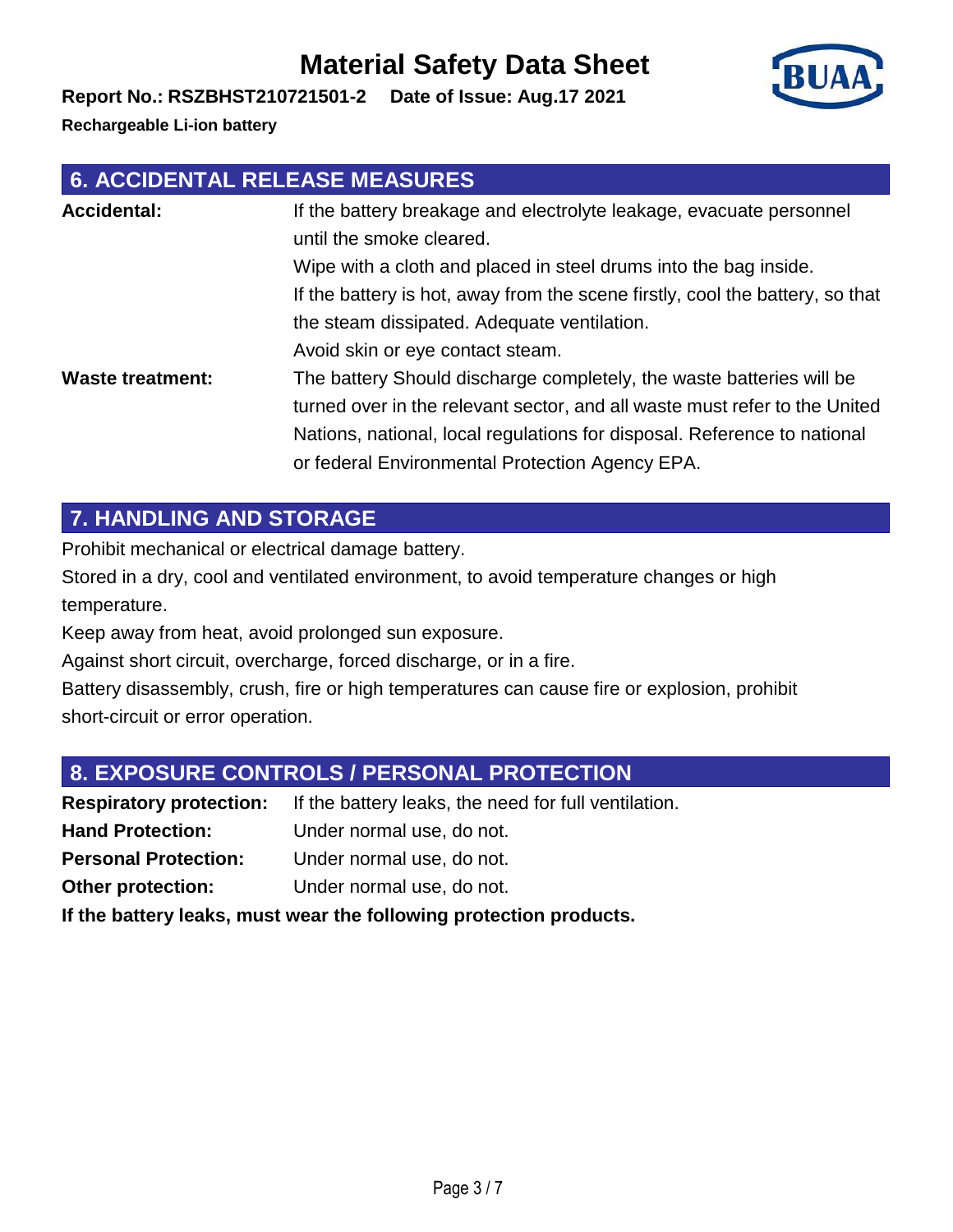

## **Report No.: RSZBHST210721501-2 Date of Issue: Aug.17 2021**

#### **Rechargeable Li-ion battery**

| <b>Respiratory</b><br>protection | In all fire situations, use self-contained breathing<br>apparatus. |
|----------------------------------|--------------------------------------------------------------------|
| <b>Hand</b><br>protection        | In the event of leakage wear gloves.                               |
| <b>Eye</b><br>protection         | Safety glasses are recommended during handling.                    |
| <b>Other</b>                     | In the event of leakage, wear chemical apron.                      |

|                                     | 9. PHYSICAL AND CHEMICAL PROPERTIES |
|-------------------------------------|-------------------------------------|
| <b>Nominal Voltage:</b>             | 3.6V                                |
| <b>Capacity:</b>                    | 6600mAh                             |
| <b>Watt-hour:</b>                   | 23.76Wh                             |
| <b>Appearance characters: Black</b> |                                     |
| Size:                               | 93.02mm*68.19mm*22.53mm             |

## **10. STABILITY AND REACTIVITY**

Product is stable under conditions described in Section 7.

Hazardous reactions may occur under some specific conditions.

| <b>Conditions to avoid:</b> | When a battery cell is exposed to an external short-circuit, crushes,                         |
|-----------------------------|-----------------------------------------------------------------------------------------------|
|                             | modification, high temperature above 100 degree C, it will be the cause                       |
|                             | of heat generation and ignition. Avoid to be exposed to direct sunlight<br>and high humidity. |
| <b>Materials to avoid:</b>  | Conductive materials, water, seawater, strong oxidizers and strong<br>acids.                  |
| <b>Hazardous</b>            |                                                                                               |
| decomposition<br>products:  | Acrid or harmful gas is emitted during fire.                                                  |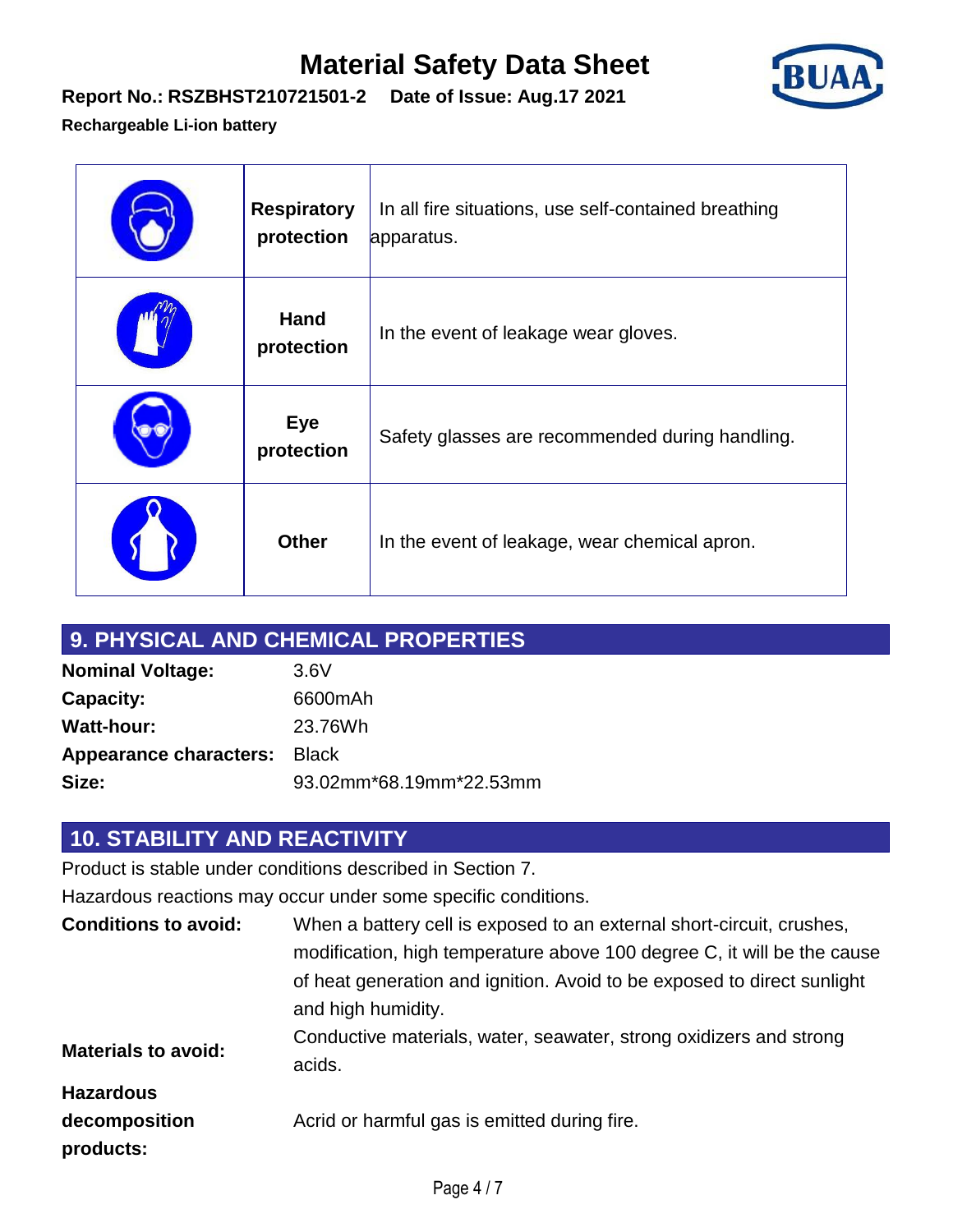**Report No.: RSZBHST210721501-2 Date of Issue: Aug.17 2021**

**Rechargeable Li-ion battery**

## **11. TOXICOLOGICAL INFORMATION**

| <b>Primary irritant effect:</b> | None, unless battery ruptures. In the event of exposure to internal<br>contents, corrosive fumes will be very irritating to skin, eyes and<br>mucous membranes. Overexposure can cause symptoms of<br>non-fibrotic lung injury and membrane irritation. |
|---------------------------------|---------------------------------------------------------------------------------------------------------------------------------------------------------------------------------------------------------------------------------------------------------|
| Inhalation:                     | Lung irritant.                                                                                                                                                                                                                                          |
| <b>Skin contact:</b>            | Skin irritant                                                                                                                                                                                                                                           |
| Eye contact:                    | Eye irritant.                                                                                                                                                                                                                                           |
| Ingestion:                      | Tissue damage to throat and gastro-respiratory tract if swallowed.                                                                                                                                                                                      |
| <b>Medical conditions</b>       |                                                                                                                                                                                                                                                         |
| generally aggravated by         | In the event of exposure to internal contents, eczema, skin allergies,                                                                                                                                                                                  |
| exposure:                       | lung injuries, asthma and other respiratory disorders may occur.                                                                                                                                                                                        |

### **12. ECOLOGICAL INFORMATION**

**Environmental Impact:** Proper use and disposal of the battery will not harm the environment. Dispose of the battery, away from water, rain and snow.

### **13. DISPOSAL CONSIDERATIONS**

Do not incinerate, or subject cells to temperatures in excess of 100℃. Such abuse can result in loss of seal, leakage, and/or cell explosion.

Waste disposal must be in accordance with the applicable regulations. Disposal of the lithium ion battery cells should be performed by permitted, professional disposal page: firms knowledgeable in state or local requirements of hazardous waste treatment and hazardous waste transportation. Incineration should never be performed by battery but users, eventually by trained professional in authorized facility with proper gas and fume treatment.

Deserted batteries could not be treated as ordinary trash. could not be thrown into fire or placed in high temperature. could not be dissected, pierced , crushed or treated similarly. Best way is recycling

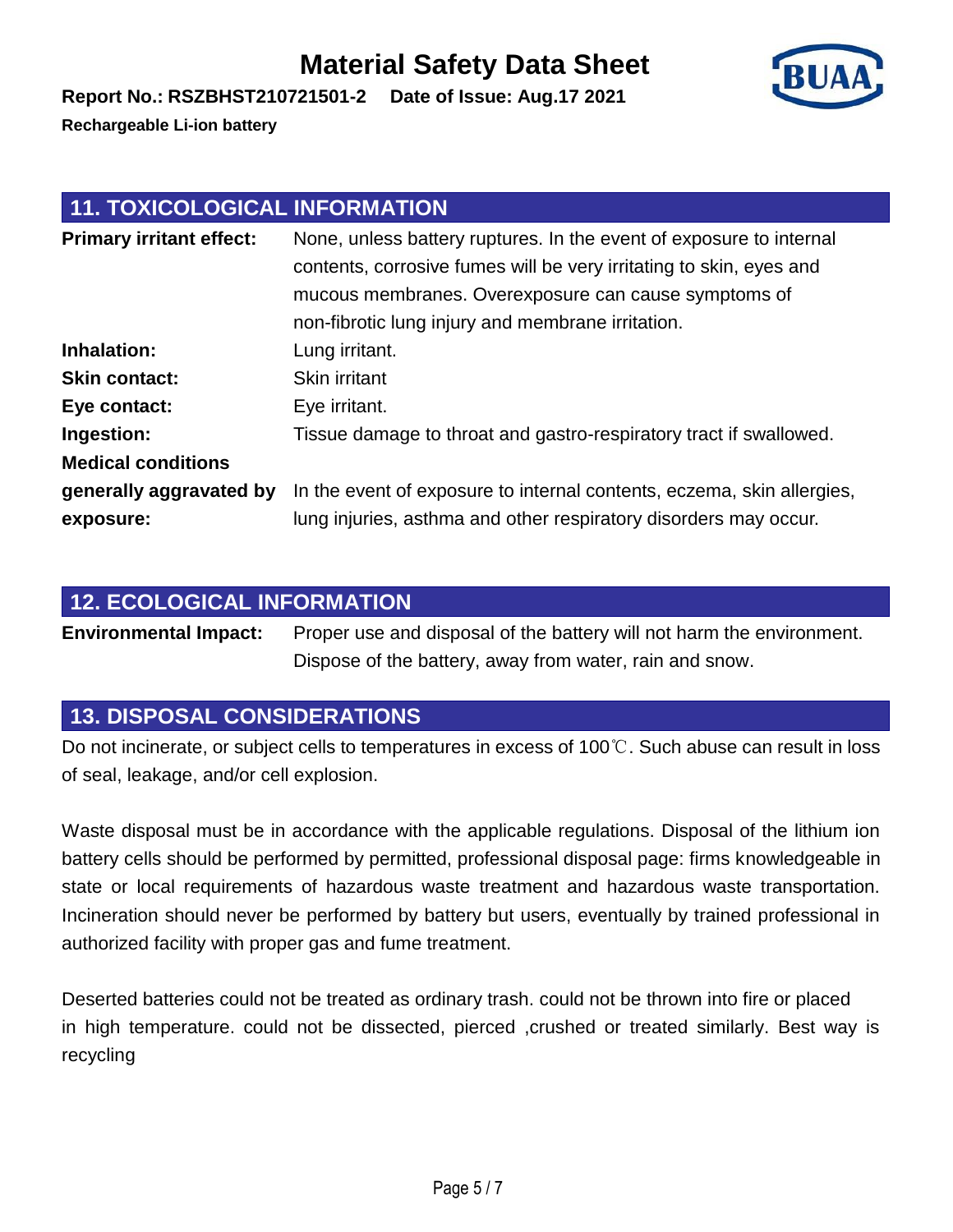**Report No.: RSZBHST210721501-2 Date of Issue: Aug.17 2021**



**Rechargeable Li-ion battery**

#### **14. TRANSPORT INFORMATION**

According to PACKING INSTRUCTION 965 Section IB of IATA DGR 62<sup>nd</sup> Edition for transportation, the special provision 188 of IMDG (inc Amdt 39-18). The batteries should be securely packed and protected against short-circuits. Examine whether the package of the containers are integrate and tighten closed before transport. Take in a cargo of them without falling, dropping, and breakage. Prevent collapse of cargo piles. The equipment installed with the Cell and battery must be fixed in the outer package to avoid movement and to prevent accidental start during transportation; When multiple devices are packed in one package, the device must be protected from contact with other devices after packaging to avoid damage Take in a cargo of them without falling, dropping, and breakage. Prevent collapse of cargo piles. Don't put the goods together with oxidizer and chief food chemicals. The transport vehicle and ship must be cleaned and sterilized otherwise it is not allowed to assemble articles. During transport, the vehicle should prevent exposure, rain and high temperature. For stopovers, the vehicle should be away from fire and heat sources. When transported by sea, the assemble place should keep away from bedroom and kitchen, and isolated from the engine room, power and fire source. Under the condition of Road Transportation, the driver should drive in accordance with regulated route, don't stop over in the residential area and congested area. Forbid to use wooden, cement for bulk transport.

| (a) UN number                       | UN3480, UN3481                                      |
|-------------------------------------|-----------------------------------------------------|
| (b) UN Proper shipping name         | UN3480 LITHIUM ION BATTERIES (including lithium ion |
|                                     | polymer batteries)                                  |
|                                     | UN3481 LITHIUM ION BATTERIES CONTAINED IN           |
|                                     | EQUIPMENT (including lithium ion polymer batteries) |
|                                     | UN3481 LITHIUM ION BATTERIES packed with            |
|                                     | equipment (including lithium ion polymer batteries) |
| (c) Transport hazard class(es)      | Class 9                                             |
| (d) Packing group (if applicable)   | <b>Section IB</b>                                   |
| (e) Marine pollutant (Yes/No)       | No.                                                 |
| (f) Transport in bulk (according to | No information available.                           |
| Annex II of MARPOL 73/78 and the    |                                                     |
| <b>IBC Code)</b>                    |                                                     |
| (g) Special precautions             | No information available.                           |
| Transport fashion:                  | By air, by sea, by railway, by road.                |

### **15. REGULATORY INFORMATION**

《Dangerous Goods Regulation》

《Recommendations on the Transport of Dangerous Goods Model Regulations》